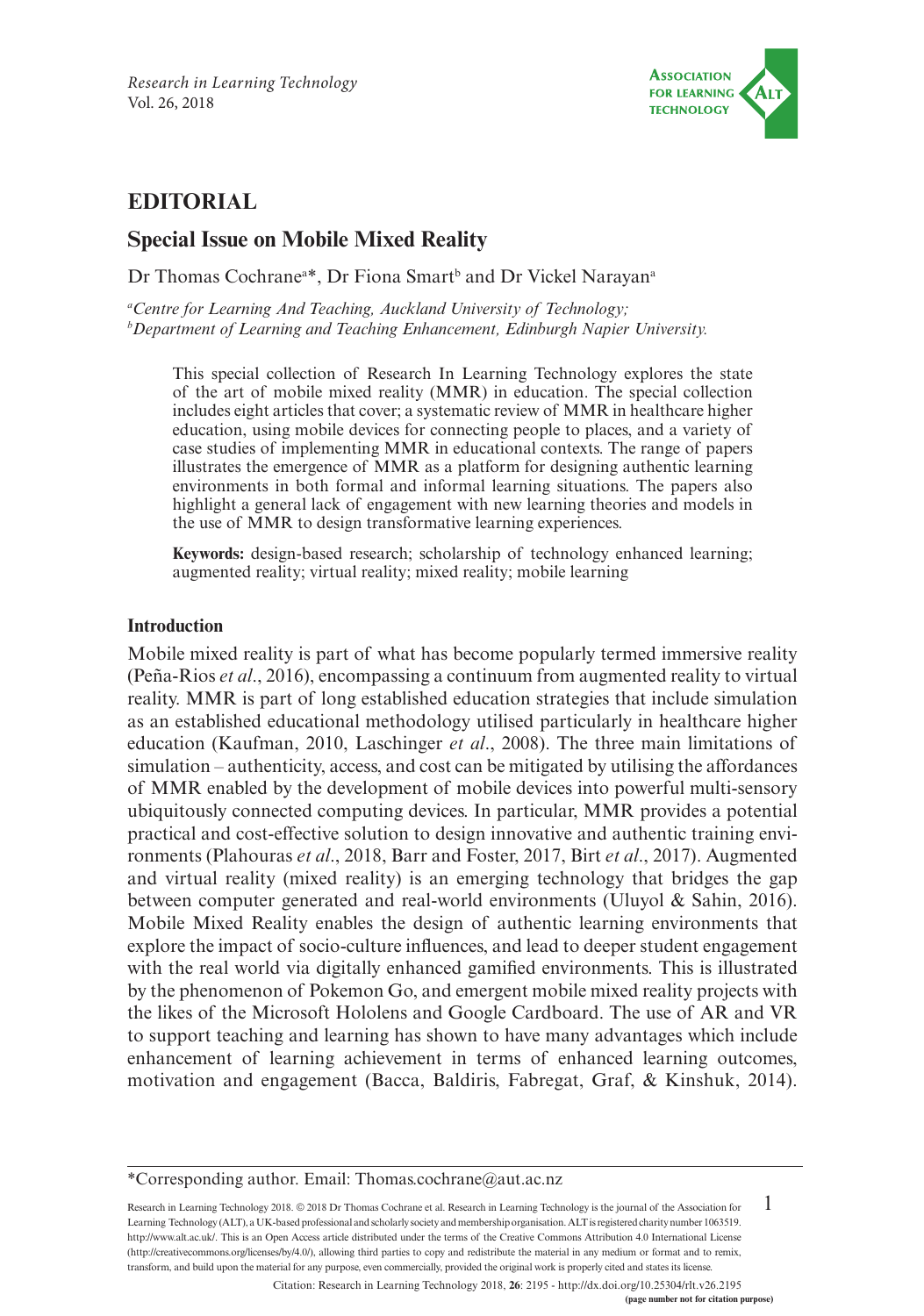### *Dr Thomas Cochrane* et al.

Interest in the application of VR and AR have increased dramatically over the last few years (Akcayır  $\&$  Akcayır, 2017). However due to the relatively emerging nature of these technologies the implications of these tools in education are still largely still being explored. The RLT special collection on MMR builds upon the publication (November 2017) of a special issue of AJET guest edited by Dr Thomas Cochrane and Dr Helen Farley, with the theme: "Exploring Mobile Augmented and Virtual Reality in Higher Education" (Cochrane and Farley, 2017). In this special collection we explore the design of educational experiences that integrate these MMR technologies into both formal and informal learning environments.

### **Mobile Mixed Reality in Education**

AR and VR are currently two of the hottest topics in emerging mobile learning technologies. Coupled with the ubiquity of mobile device ownership, mobile AR and VR provide the potential to enhance educational technology research and practice on a level previously impractical. By focusing upon design-based research the special issue focuses on new emancipative pedagogies beyond adding another technology fad for content delivery and teacher-directed pedagogies. Design based research facilitates the design of authentic innovation in teaching and learning rather than research that is technology driven or merely substitutionary (Rushby, 2012, Traxler, 2016, Bannan *et al*., 2015).

Mobile devices have been considered as especially well-suited to engaging with virtual and augmented environments due to their accessibility, portability and their ability to immerse students into their own personal environment but still engage with others (Furió, González-Gancedo, Juan, Seguí, & Costa, 2013). Due to the pervasive adoption of mobile technology the focus on mobile devices and a BYOD (Bring Your Own Device) student-owned model ensures inclusivity (Traxler, 2010, 2016a). Many of the emergent mobile AR and VR projects such as Google Expeditions include the potential for international collaborations and partnerships. For example, mobile mixed reality enables students to experience authentic scenarios, field trips, and simulations from across the globe. This special collection explores some of the emergent examples of the design of MMR learning environments.

#### **In This Issue**

Here we explore the emergent themes drawn from the eight articles included in this special collection.

# *Triangulating the impact of MMR learning through biometric feedback*

In their paper "Embodied reports in Paramedicine Mixed Reality learning" Aguayo *et al*., (2018) describe a pilot project that is part of a design based research project exploring the impact of mobile VR simulation learning environments in Paramedicine education utilizing both self-reported and biometric feedback data. They highlight the shift in thinking behind the project through the DBR iterations from a focus upon VR to a focus upon mixed reality (MR) through the addition of biometric feedback that anchors the project in both the virtual and real spaces. They argue for the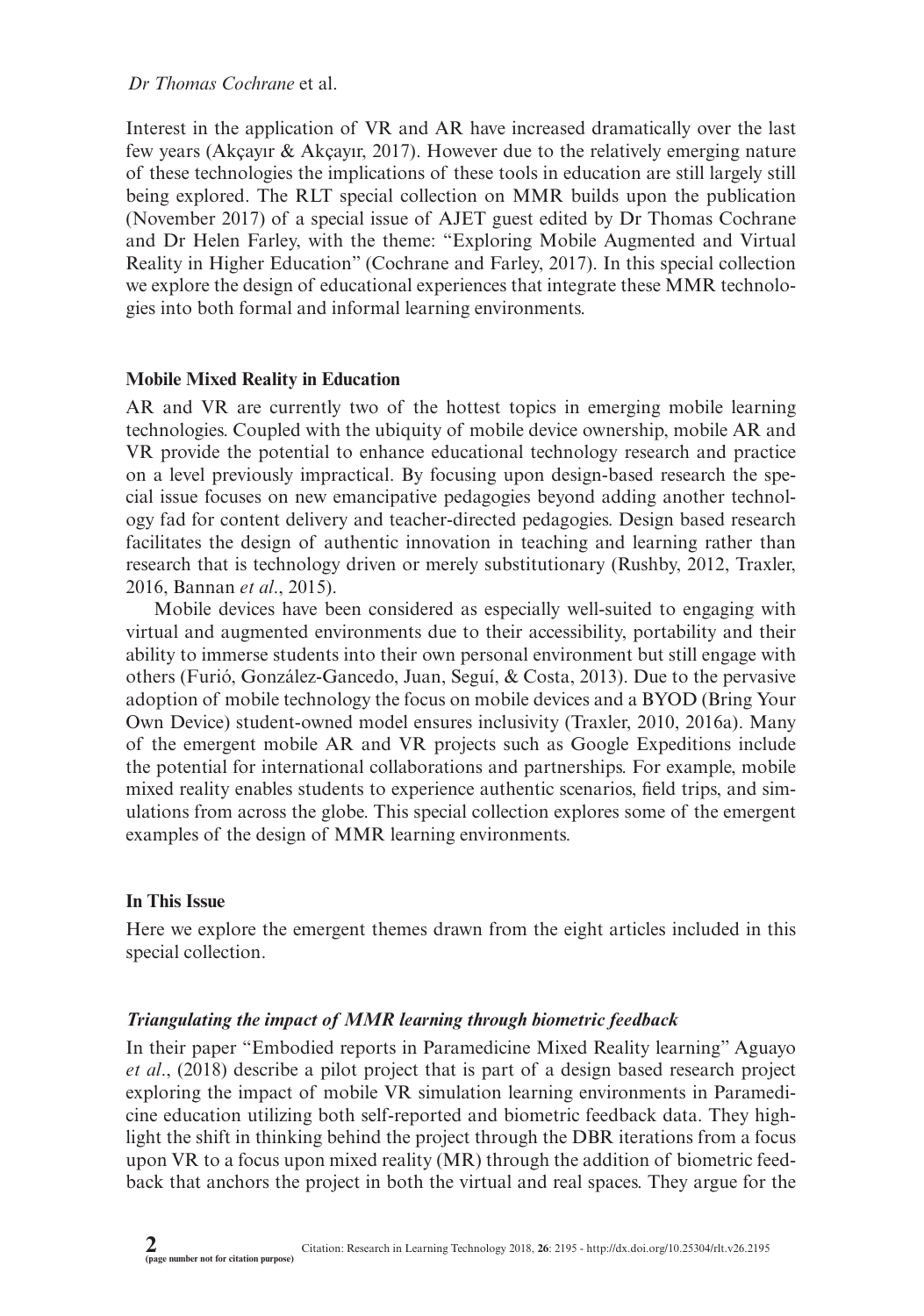value of incorporating biometric feedback to enhance the design of authentic learning experiences through mobile mixed reality.

### *Evaluating learning in virtual reality*

In their paper "Learning in Virtual Reality: Effects on Performance, Emotion, and Engagement", Allcoat and von Muhlenen (2018) compared the impact of three different modes of learning for students, including: traditional textbook-style, VR, and video. They found that overall, participants found VR learning an improved learning experience compared to traditional textbook and video learning methods, resulting in longer-term benefits for learners. However, they caution that the results may be partially due to the novelty factor of VR, and longitudinal studies are required to explore this further.

### *Assessing mobile mixed reality affordances*

In their paper "Assessing mobile mixed reality affordances as a comparative visualization pedagogy for design communication", Birt and Cowling (2018) use a design based research methodology to explore mixed reality approaches to enhancing design student spatial recognition skills. They evaluate the impact and use of a range of mobile comparative visualization technologies within a first-year architectural design classroom. Their findings highlight the benefit of MR visualisation for exposing layers of complex architectural designs, and how these visualisations push the limits of current mobile technology in comparison to dedicated non-mobile devices. Future research plans are to explore the potential of designing collaboration within these MR learning environments.

# *Designing authentic interdisciplinary health education scenarios*

In their paper "Authentic Interdisciplinary Health Education Scenarios using Mobile VR", Cochrane *et al*., (2018) explore the potential of mobile mixed reality environments for designing authentic interdisciplinary team interaction that mirror professional practice but are difficult to achieve in the typically dislocated university department structure where each health discipline is separated. They present a design based research methodology that leverages mobile social media to produce an agile, cost-effective and scalable model to design MMR learning environments for transdisciplinary team collaboration.

# *Trialing the Hololens*

In their paper "Holographic Learning: A Mixed Reality Trial of Microsoft HoloLens in an Australian Secondary School", Leonard and Fitzgerald (2018) evaluate the potential of the HoloLens in education through a pilot phase of a design based research project. They found the main limitation of AR and VR technologies in secondary education is the dominant default use of the technology to design for teacherdirected pedagogy or Isocratic learning. The authors argue that their observations of the pilot project indicate a general lack of engagement of teachers with diverse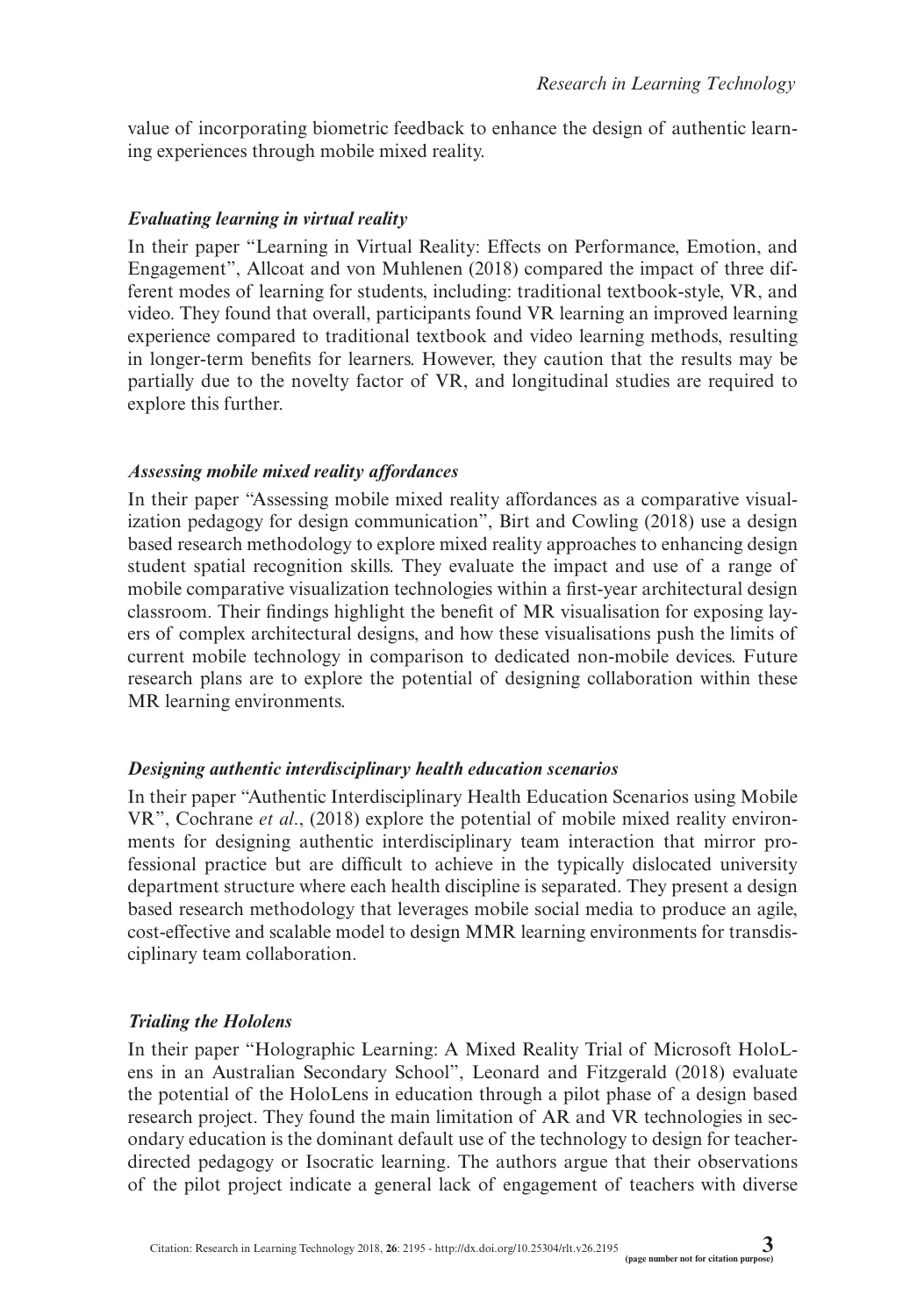# *Dr Thomas Cochrane* et al.

models for designing learning experiences and environments that allow for student customisation and uncertainty in the learning experience. In response the authors appeal for teachers to utilise new technologies to design transformative learning experiences, moving beyond substitutionary use of new technologies for existing pedagogical practice.

## *Using mobile devices for connecting people to places*

In their paper "The Boundaries of Education: Using mobile devices for connecting people to places", Sinfield (2018) explores the use of MMR technologies to mediate learning outside of formal classroom environments through a sociocultural lens that links a community to its history. The paper outlines a potentially transferable framework for using MMR to design authentic informal learning environments. In this project MMR is used to capture and bring to life significant aspects of a communities past, linking the past to the present in the design of a highly interactive learning environment. The author argues that MMR technologies can be used by sociocultural researchers in a variety of contexts and informal learning environments.

### *A systematic review of MMR in health education*

In their paper "Exploring Mobile Mixed Reality in Healthcare Higher Education: A Systematic Review", Stretton *et al*., (2018) describe the results of a systematic review of the literature surrounding mobile learning and mixed reality in healthcare higher education. From an initial 1484 studies 18 were identified that met the inclusion criteria focused on "healthcare", "higher education", "mobile learning" and "mixed reality". Their critique of these studies indicates that MMR is predominantly utilised in healthcare education for clinical simulation exercises, with a focus upon skill development rather than higher level diagnosis or higher order clinical reasoning. Consequently, the authors identify that there is little evidence of engagement with learning theory in the design of MMR for HHE, and a subsequent reliance upon behavioural learning design.

# *Immersive mobile displays*

In their paper "Using immersive mobile displays for observational learning of motor skills. A design research approach enhancing memory recall and usability", Watson and Livingston (2018) explore the effectiveness of MMR platforms to facilitate observational learning of action sequences. The paper evaluates the development of the Recovery Position Application that displays two virtual avatars performing the steps of the recovery position as an example of MMR technologies used for virtual demonstrations. Based upon their research, the authors develop guidelines for virtual demonstration to supplement instructor demonstrations beyond simple recorded videos of demonstrations. The authors argue that 3D virtual environments can provide effective learning environments for specific training experiences.